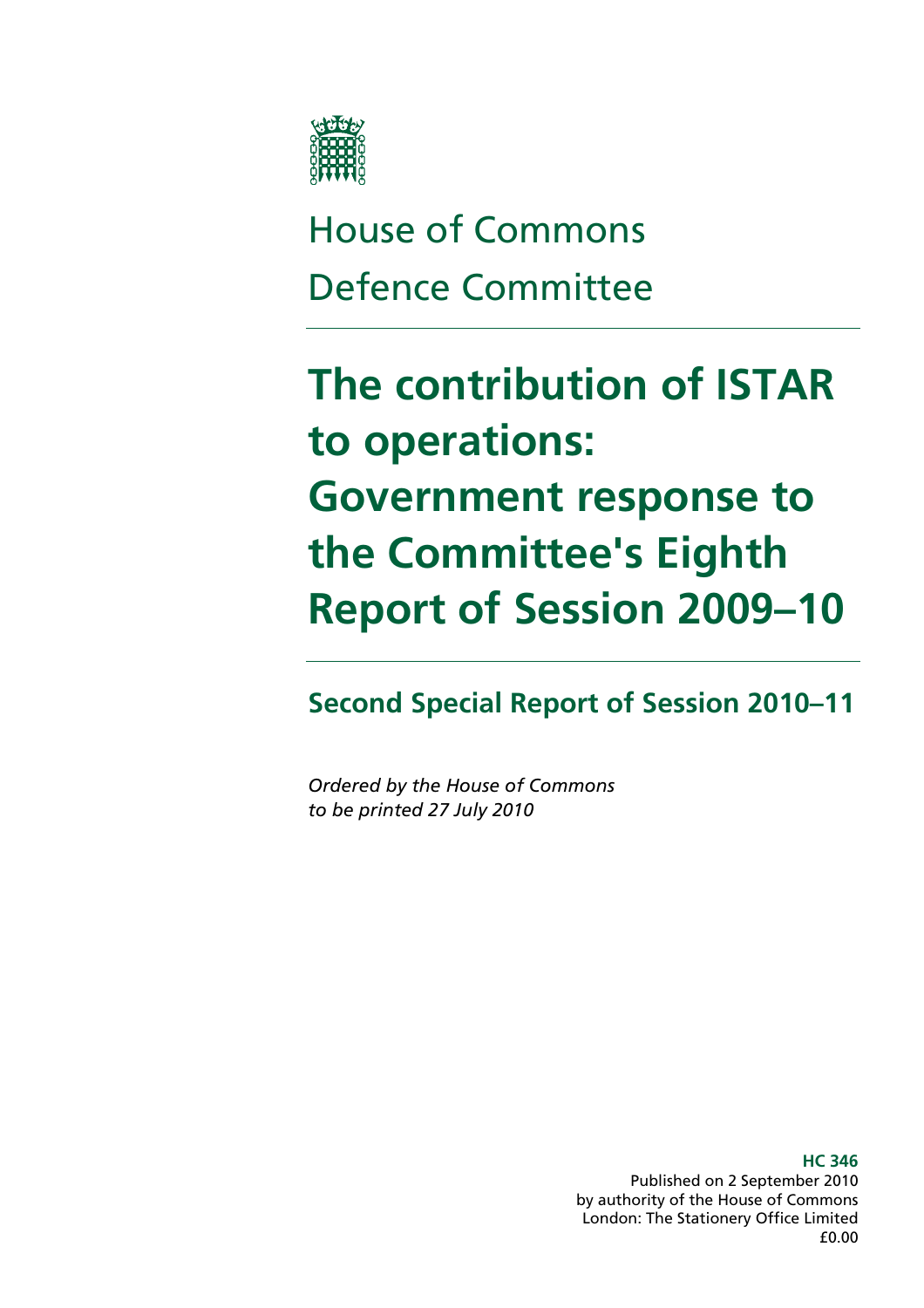#### **The Defence Committee**

The Defence Committee is appointed by the House of Commons to examine the expenditure, administration, and policy of the Ministry of Defence and its associated public bodies.

#### **Current membership**

Rt Hon James Arbuthnot MP *(Conservative, North East Hampshire) (Chair)* Mr Julian Brazier MP *(Conservative, Canterbury)*  Rt Hon Jeffrey M. Donaldson MP (*Democratic Unionist, Lagan Valley*) John Glen MP *(Conservative, Salisbury)* Mr David Hamilton MP *(Labour, Midlothian)* Mr Mike Hancock MP *(Liberal Democrat, Portsmouth South)* Mr Adam Holloway MP *(Conservative, Gravesham)* Mrs Madeleine Moon MP *(Labour, Bridgend)* Alison Seabeck MP *(Labour, Moor View)* Bob Stewart MP *(Conservative, Beckenham)*  Ms Gisela Stuart MP *(Labour, Birmingham, Edgbaston)*  John Woodcock MP *(Lab/Co-op, Barrow and Furness)*

#### **Powers**

The Committee is one of the departmental select committees, the powers of which are set out in House of Commons Standing Orders, principally in SO No 152. These are available on the Internet via www.parliament.uk.

#### **Publications**

The Reports and evidence of the Committee are published by The Stationery Office by Order of the House. All publications of the Committee (including press notices) are on the Internet at: www.parliament.uk/defcom.

#### **Committee staff**

The current staff of the Committee are Mike Hennessy (Clerk), Georgina Holmes-Skelton (Second Clerk), Karen Jackson (Audit Adviser), Ian Thomson (Inquiry Manager), Richard Dawson (Senior Committee Assistant), Christine McGrane (Committee Assistant) and Miguel Boo Fraga (Committee Support Assistant).

#### **Contacts**

All correspondence should be addressed to the Clerk of the Defence Committee, House of Commons, London SW1A 0AA. The telephone number for general enquiries is 020 7219 5745; the Committee's email address is defcom@parliament.uk. Media inquiries should be addressed to Alex Paterson on 020 7219 1589.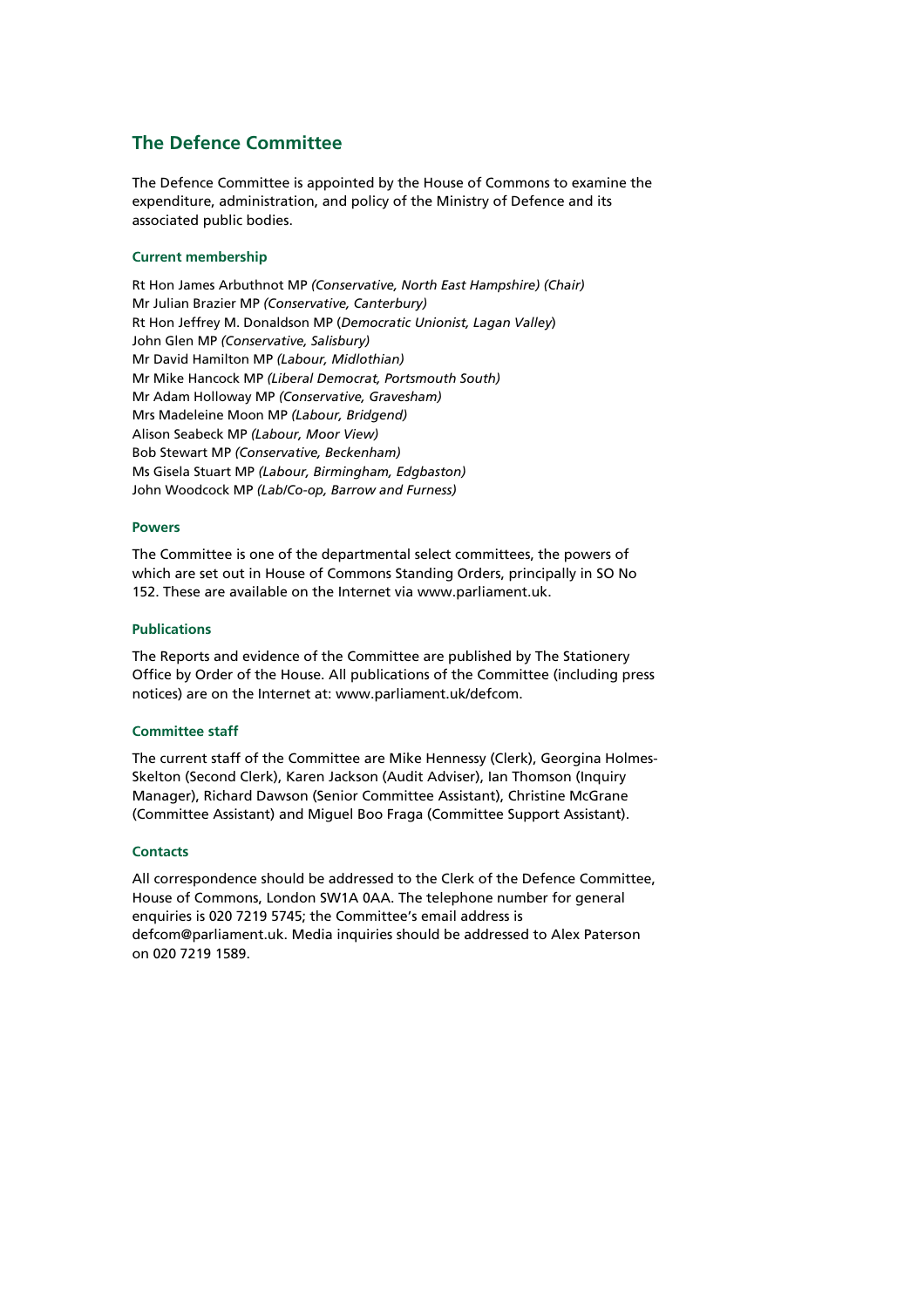# Second Special Report

The Defence Committee published its Eighth Report of Session 2009--10 on *The contribution of ISTAR to operations* on 25 March 2010, as House of Commons Paper HC 225. The Government's response to this Report was received on 17 June 2010. This is appended.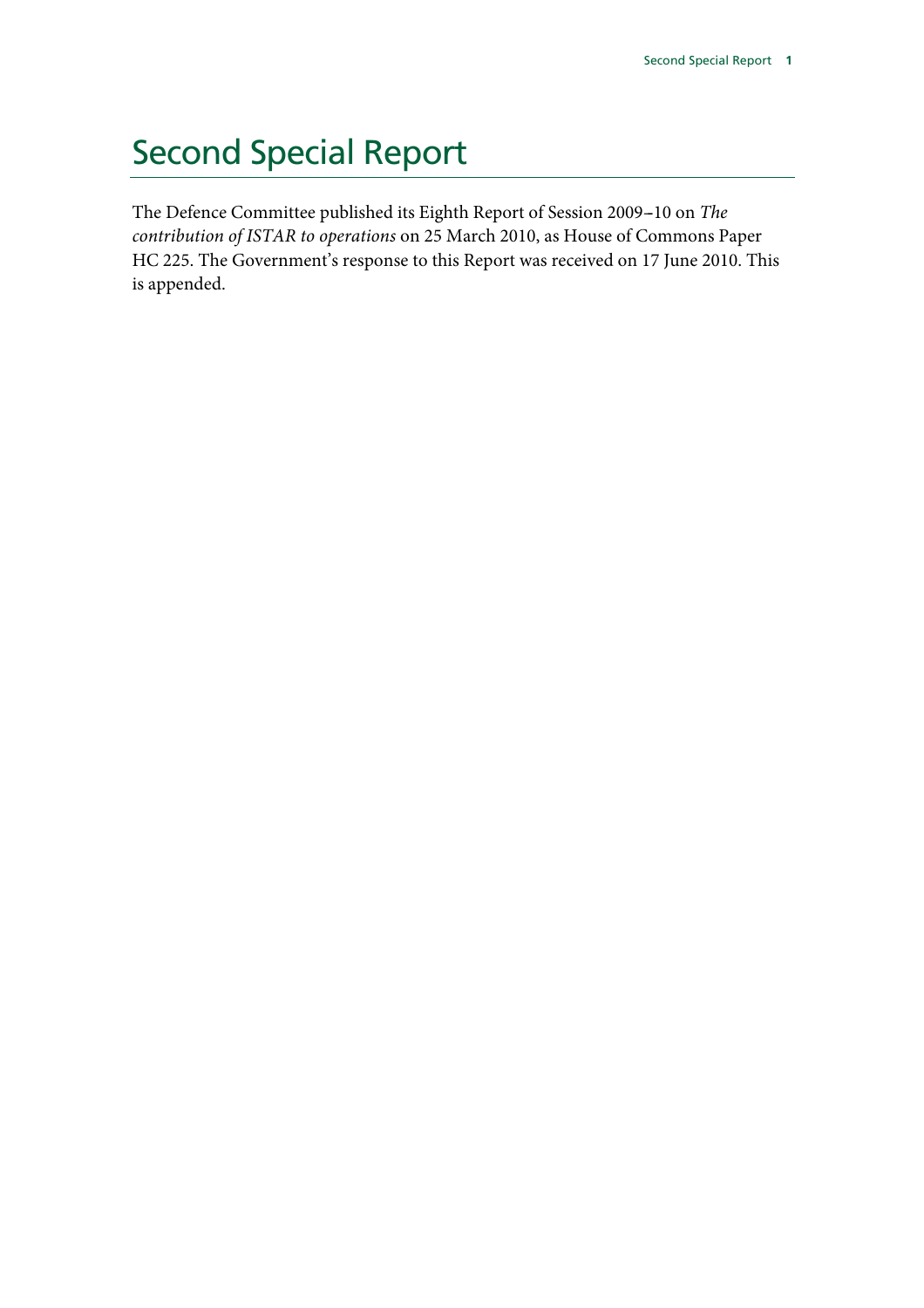# Government response

This is the Government's response to the House of Commons Defence Committee's ("the Committee's") report entitled "The Contribution of ISTAR to Operations" (Eighth Report of Session 2009-10 - HC 225), published on 25 March 2010. The Committee's conclusions and recommendations are set out in bold.

It should be noted that a number of projects and programmes have undergone name changes as part of a piece of work to improve coherency across this area. These changes are detailed in the responses below.

**1. (Recommendation 1) This Report can provide only a useful snapshot of the principal issues relating to the current contribution of ISTAR to operations and set down a few markers for the future. We have not had the chance to examine all the issues we hoped to address in this inquiry, but we hope that our successor Committee will continue to monitor this area. It is crucial not only to the success of the current ISAF mission but also to the future defence and security needs of the United Kingdom. (Paragraph 8)** 

The Department thanks the Committee for their work on both this and their previous report<sup>1</sup> and their recognition of the importance of ISTAR to the success of both current and future operations. The Department looks forward to the work of the successor Committee and any interest in this area.

### **Balance across the ISTAR chain**

**2. (Recommendation 2) We are pleased to hear that the MoD is now giving priority to improving the dissemination of information collected by ISTAR assets in theatre. The Armed Forces' capacity to process and disseminate information they receive clearly falls behind their capacity to collect. We commend the MoD for acknowledging the problem. The MoD, in its response to this Report, must set out substantively the developments so far made, or planned with appropriate funding, which it believes will rectify this imbalance across the ISTAR chain. (Paragraph 14)** 

The MoD continues to recognise that it needs to address the balance between its capacity to process and disseminate information, and its superior capacity to collect it; although there remains a requirement to further improve its collection capability as well. The MoD has recently implemented several Urgent Operational Requirements(UORs) in order to improve its processing and dissemination capabilities on operations; the Network Geospatial Support UOR has delivered the capability to disseminate geospatial intelligence data and products to users on the UK element of the NATO Secret network via web services; the Intelligence Processing Architecture (IPA) UOR enables the collation, sharing, and dissemination of intelligence data; and the ATTACKER UOR permits the sharing and dissemination of imagery and associated products. Under current plans, in the longer term, part of the Department's core programme DABINETT (now renamed as SOLOMON) will incrementally improve the dissemination of ISTAR information from 2012 onwards.

<sup>1</sup> Defence Committee, Thirteenth Report of Session 2007–08, *The contribution of Unmanned Aerial Vehicles to ISTAR capability*, HC 535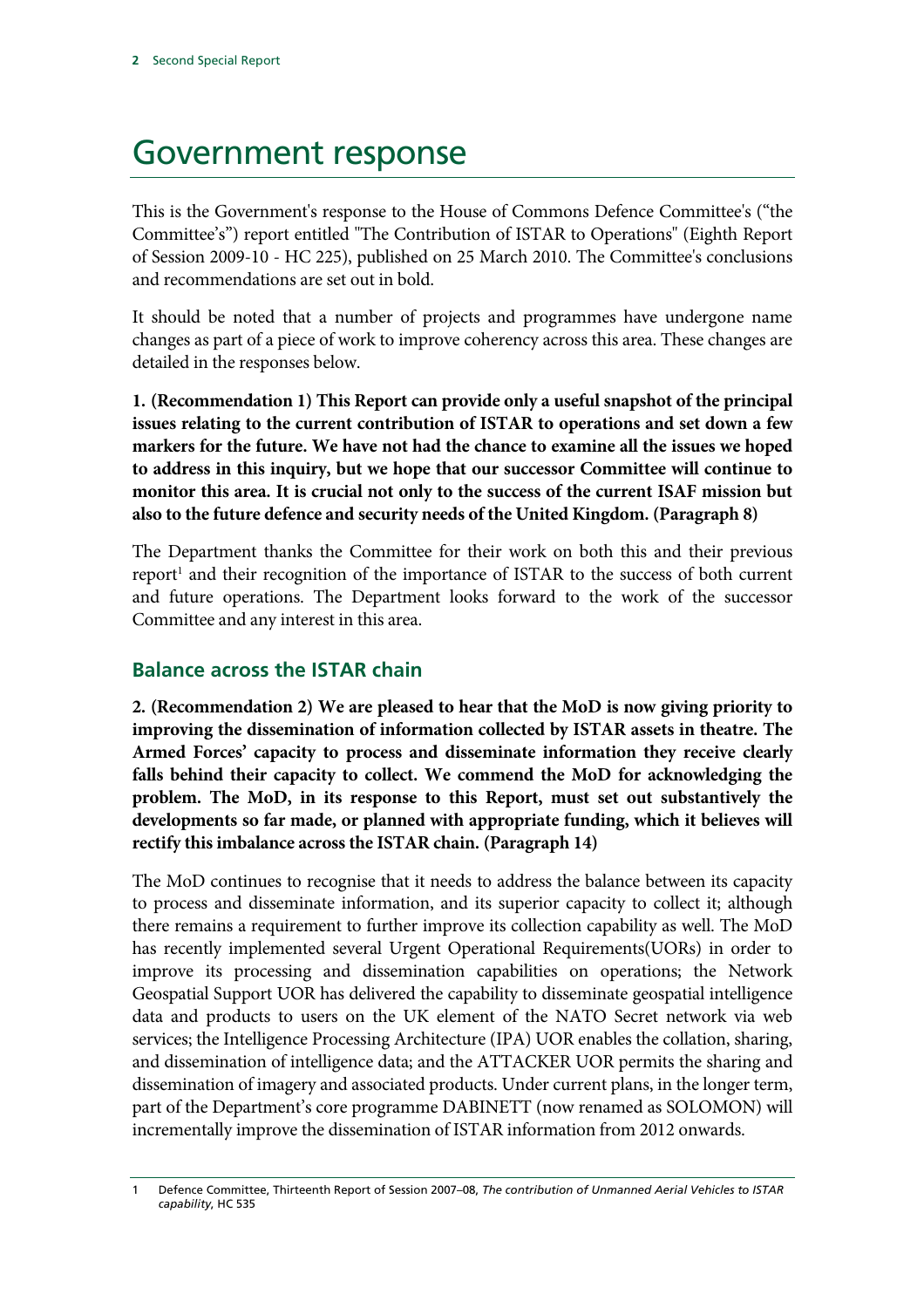#### **ASTOR and ISTAR**

**3. (Recommendation 3) The MoD and the Armed Forces must be congratulated for bringing ASTOR into service with due modifications, which is proving to be a valuable asset in the mission in Afghanistan. This capacity to bring into use equipment designed for another purpose in another theatre has been a hallmark of recent UK operations: while not ideal, it does show clearly the adaptability and flexibility of our Armed Forces, something which will always be needed no matter how tailor-made for a specific theatre equipment might be. (Paragraph 17)** 

The Department welcomes the Committees' comments on the success of ASTOR (now renamed SENTINEL) and the recognition of the adaptability and flexibility of our forces. In addition to this, the novel procurement methods applied to the Hermes 450 Unmanned Aerial Vehicle (UAV) and Signals Intelligence equipment for Afghanistan have enabled vital new capabilities to be rapidly delivered to theatre. Force Protection ISTAR, delivered under project CORTEZ, is maximising the use of ISTAR equipment that was previously procured for different theatres, including Northern Ireland and Iraq. In the medium term, the lessons identified from the delivery of UORs to Afghanistan and the capabilities they provide are being taken forward to core projects. In order to provide capability that supports operations across the spectrum of conflict, we require flexible, modular systems that can be upgraded and modified as required to meet changing threats and theatres of operation. This can best be achieved with the short and flexible acquisition cycle that has been central to the successful delivery of capability to current operations.

#### **DABINETT**

**4. (Recommendation 4) DABINETT is a vital programme for the future of UK ISTAR capability. It sits at the heart of the capacity of the Armed Forces effectively to use the information gleaned from their many platforms and sensors. It provides new capacity to process as well as to disseminate information and intelligence, without which the past and current funding of collection capability will at least in part have been wasted. The MoD must make as clear as possible in its response to this Report the importance it accords to the DABINETT programme as a tool to improve general UK military capability, and to assist with the mission in Afghanistan. We expect the Strategic Defence Review properly to acknowledge that DABINETT is central to winning the intelligence war over the enemy, and thus to our national security. (Paragraph 22)** 

The Department welcomes the recognition in the Committee's report of the significance of the SOLOMON programme to the future UK ISTAR capability. Under current plans, Phase 1 of the SOLOMON project will initially deliver a capability to disseminate ISTAR information over the UK Defence Information Infrastructure networks between March 2012 Initial Operating Capability (IOC) and March 2015 Full Operating Capability (FOC). Further improvements will occur when the SOLOMON Phase 2 projects begin to deliver additional capability commencing in 2015.

The Department fully recognises the importance of the SOLOMON programme. SOLOMON is likely to provide the cornerstone from which the UK will enhance its ISTAR capability over the next 10-20 years. SOLOMON will provide the tools and infrastructure to enable the UK to achieve a decisive intelligence advantage over potential adversaries and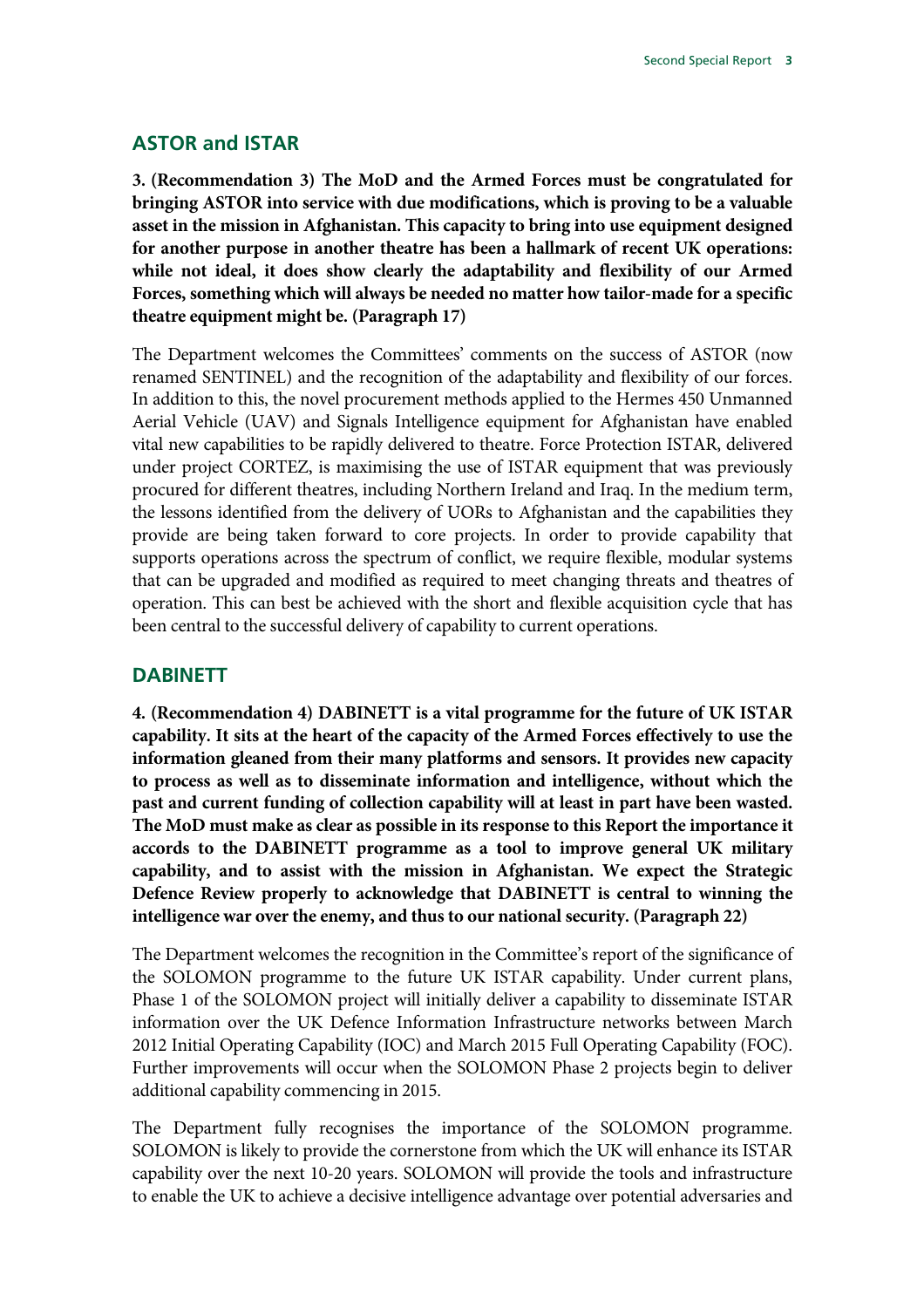will support UK operations both at home and abroad as well as the UK contribution to coalition operations. The Department will consider the development and future investment of ISTAR capabilities as part of the Strategic Defence and Security Review (SDSR), including capabilities such as SOLOMON.

# **Bandwidth and Frequencies**

**5. (Recommendation 5) Bandwidth and frequency issues clearly remain. The MoD is very much aware of them, and understands that their prominence is possibly going to grow as ISTAR use and the practice of better and more widespread dissemination of data becomes the norm. We look to the MoD in its response to this Report to update us on its work to optimise the amount of bandwidth needed for efficient ISTAR use, and to secure the appropriate bandwidth. The MoD should also update us on current ISTAR frequency challenges. Success in asymmetrical conflict is massively reliant upon good intelligence—but intelligence needs to be shared quickly and efficiently to be effective. (Paragraph 28)** 

There are a myriad of frequency challenges faced by the MoD and ISTAR, most notably in the area of spectrum management. In the near term, the PIKENET UOR has been implemented to monitor real time spectrum usage on operations, and the SPECTRUM programme plans to provide the core management capability for efficient use of the spectrum from 2012. In the longer term, the Department is sponsoring a Spectrum Research package to demonstrate the best way to deliver Spectrum Situational Awareness (SSA) to the deployed commander. This SSA will allow the commander to dynamically manage the spectrum in frequency, geography and time, enabling spectrum re-use, freedom of manoeuvre for employment of jamming and ultimately Spectrum Dominance within an increasingly spectrum congested environment.

The MoD continues to seek to improve its access to bandwidth and is also reviewing the procedures and processes of how we manage ISTAR products so as to identify how to use the available bandwidth in the most efficient manner. The Department recently signed an extension to the Skynet Private Finance Initiative which will increase the amount of available satellite communication bandwidth available.

# **Data standardisation and inter-operability**

**6. (Recommendation 6) We are impressed by the pragmatic approach taken by the UK's Armed Forces since their initial deployment in Afghanistan in adapting technologies to hand and adding to them through the UOR process, to make them as interoperable as possible with others held by UK Armed Forces and by coalition partners. (Paragraph 33)** 

The MoD clearly recognises the need for further integration of systems into existing and future networks. Data standardisation and inter-operability form a central tenet of our approach to achieving greater integration, and the UK is a key member of the NATO Multi-Sensor Aerospace/Ground Intelligence, Surveillance and Reconnaissance Interoperability Coalition (MAJIIC) community. MAJIIC is a nine-nation collaborative programme to maximise the military utility of surveillance and reconnaissance resources through the development and evaluation of operational and technical means for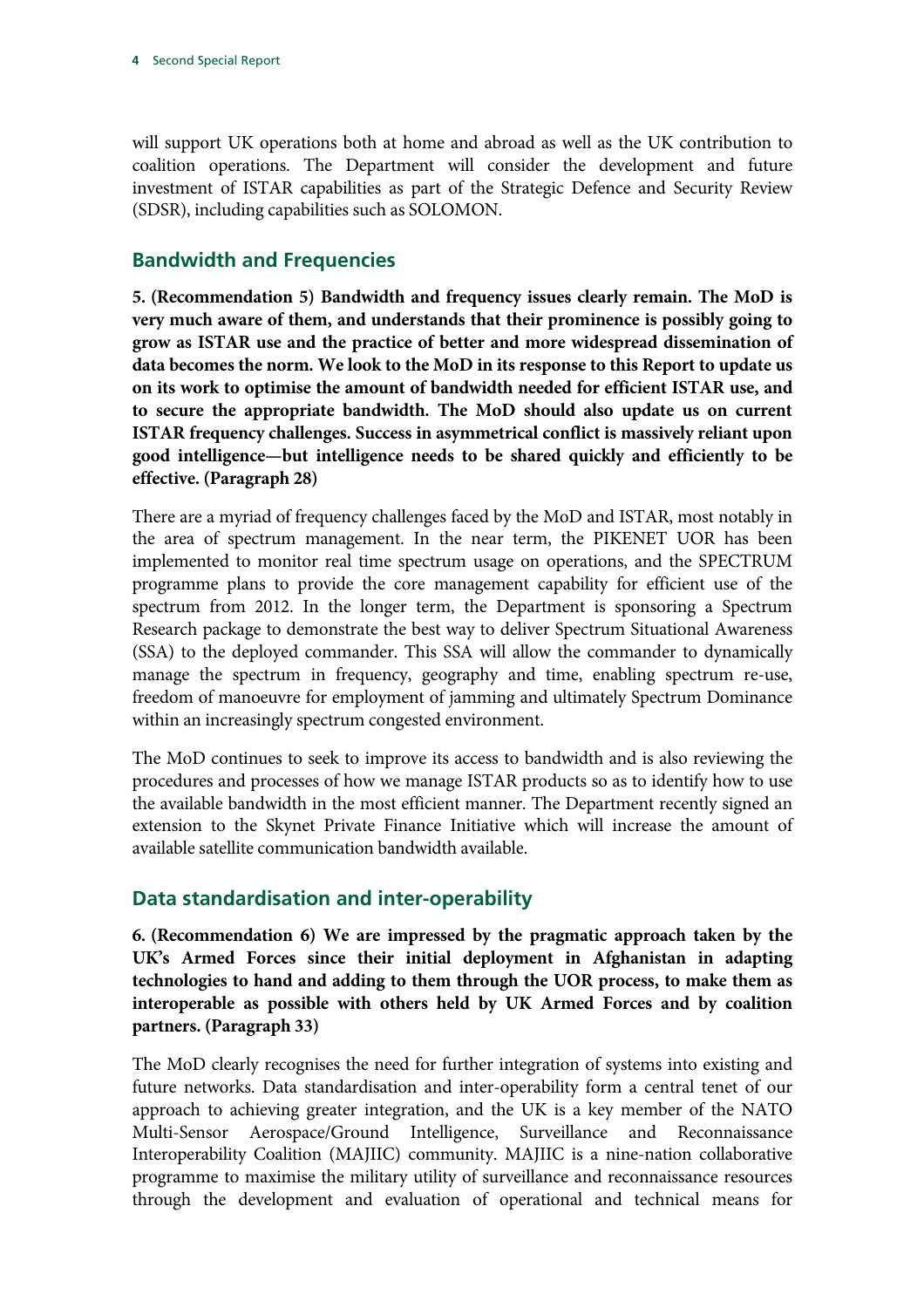interoperability of a wide range of Intelligence, Surveillance and Reconnaissance assets. The MoD intends to fully support the MAJIIC programme to ensure the UK influences and maintains data standardisation and inter-operability with NATO and other potential coalition partners.

#### **7. (Recommendation 7) The ISTAR process needs to be as strong as possible across all three Services and extending over into coalition partners. We expect this to be understood not just within the MoD, but, in the interests of our more general national security, across the whole of Government. (Paragraph 33)**

Collaborative working across the Services, Government and with international partners is increasingly becoming the default way of working for the delivery of ISTAR capability. A consistent approach is being further embedded through Joint Intelligence Doctrine, which focuses on Understanding and Intelligence. This is currently being updated with input from across Government, academic and international stakeholders. The MoD is also working closely with partners to ensure alignment of projects and initiatives.

#### **People: skills, training and awareness**

**8. (Recommendation 8) ISTAR will remain a vital capability. It will be central to dominating the battlespace for the foreseeable future. The MoD must therefore look to reconfigure some of its trades to create more flexibility and greater opportunities for advancement for those with skills relating to ISTAR use. A supply of sufficient appropriately skilled people to undertake the demanding roles within ISTAR is vital. (Paragraph 39)** 

The Department recognises the potential benefits of using industry personnel as a valuable component of capability as exemplified by the Hermes 450 UAV programme. However, commercial issues surrounding the allocation of risk should not be underestimated. Equally, in addition to the welcome and valuable industrial contributions, cooperation with Other Government Departments and other nations continues to fill key skills and capability gaps within our ISTAR programmes.

The critical importance of ISTAR in the current and future operating environments has been fully recognised within the MoD. The Department accepts that ISTAR will remain a vital capability and can assure the House that the three Services and the Civil Service are taking steps to formalise the training of ISTAR practitioners.

The Army and the RAF already have intelligence specialists and the RN has recently created a new intelligence sub-specialisation within the RN Warfare Branch to address some of the identified shortfalls and increase the numbers of personnel actively engaged in intelligence and ISTAR. Within the Civil Service, there is a Professional Head of Branch [since 2006] who has a remit to champion and develop the careers of Image Analysts.

The three Services have also indicated a desire to professionalise ISTAR trades and qualifications to include a career stream. Although this is at a very early stage the Army is currently finalising direction for this development to take place within their Service.

**9. (Recommendation 9) We consider it vital that deploying units are exposed to training on theatre standard ISTAR equipment, where possible identical to that used in**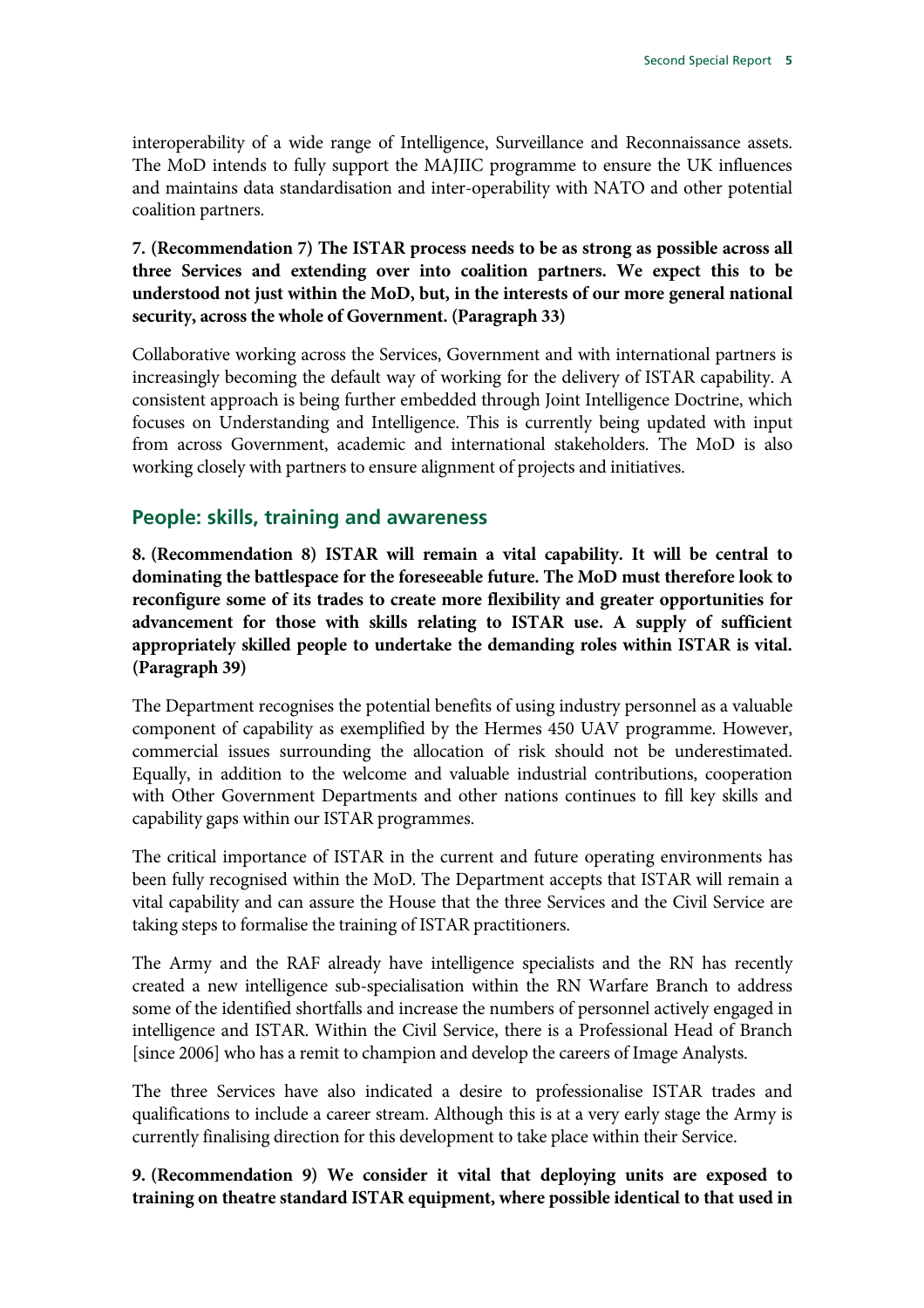**operations. This has not always been possible, especially where equipment was procured through the UOR process and the urgency of need required deployment directly to theatre. We are pleased that the MoD has put such important training in place. A working knowledge and hands-on experience of using ISTAR capability is vital to enhancing awareness and increasing efficient use of this capability, not just for specialists but for the Armed Forces more generally. (Paragraph 41)** 

The Department welcomes the comments made by the Committee on the importance of providing deployed units with relevant ISTAR training and these accord clearly with lessons learned from operational experience. The MoD recognises the need to replicate, in training, the ISTAR capabilities employed in Theatre as vital. Every effort is made to ensure that training is undertaken in the most realistic environment utilising the same ISTAR equipment as is used in Theatre. Where it is not possible to have a particular capability function for training in the UK (e.g. Tactical UAVs) this can be mitigated by providing alterative platforms that provide the same product to the user (e.g. manned aircraft instead of UAV providing Full Motion Video for Ground Forces). However, we always remain mindful of the need to provide in depth capability briefs on the Theatre-standard equipment during all pre-deployment training.

Individual and collective ISTAR training are areas that are continually being reviewed and addressed. Pre-deployment training is offered to units before embarking on operations, and is regularly updated to ensure that all new capabilities are briefed; equipment capability briefs are a standard aspect of training serving to improve the understanding of both ISTAR capabilities and procedures. Training commanders and staff in the use of the capabilities and the fusing of product into usable intelligence to inform decision making is critical, and is taught and practiced during various pre-deployment training using realistic intelligence scenarios.

# **ISTAR and Improvised Explosive Devices**

**10. (Recommendation 10) We have been very impressed by the commitment, not just within all parts of the MoD and the Armed Forces but also within industry working with the military, to improve detection of IEDs as a priority, and to work creatively and co-operatively to that end. The technologies and techniques refined during the current campaign in Afghanistan must be mainstreamed into future UK ISTAR capability. (Paragraph 44)** 

The Department welcomes the recognition of the breadth, depth and intensity of our work countering Improvised Explosive Devices (IEDs). The challenges required to defeat the devices have been addressed through development of an integrated Counter IED Campaign Plan, concentration on techniques, tactics, and procedures, developing improved equipment and in the training and education of our personnel. The improved capabilities have been effectively delivered through the UOR system with the provision of timely access to relevant information and intelligence to increase support to the decision maker and the 'man on the ground' with improved situational awareness, reducing the overall threat posed by IEDs. Looking to the medium-term, action is being taken to ensure the capabilities currently provided under UOR are taken into the core programme to deliver assured capability on an enduring basis.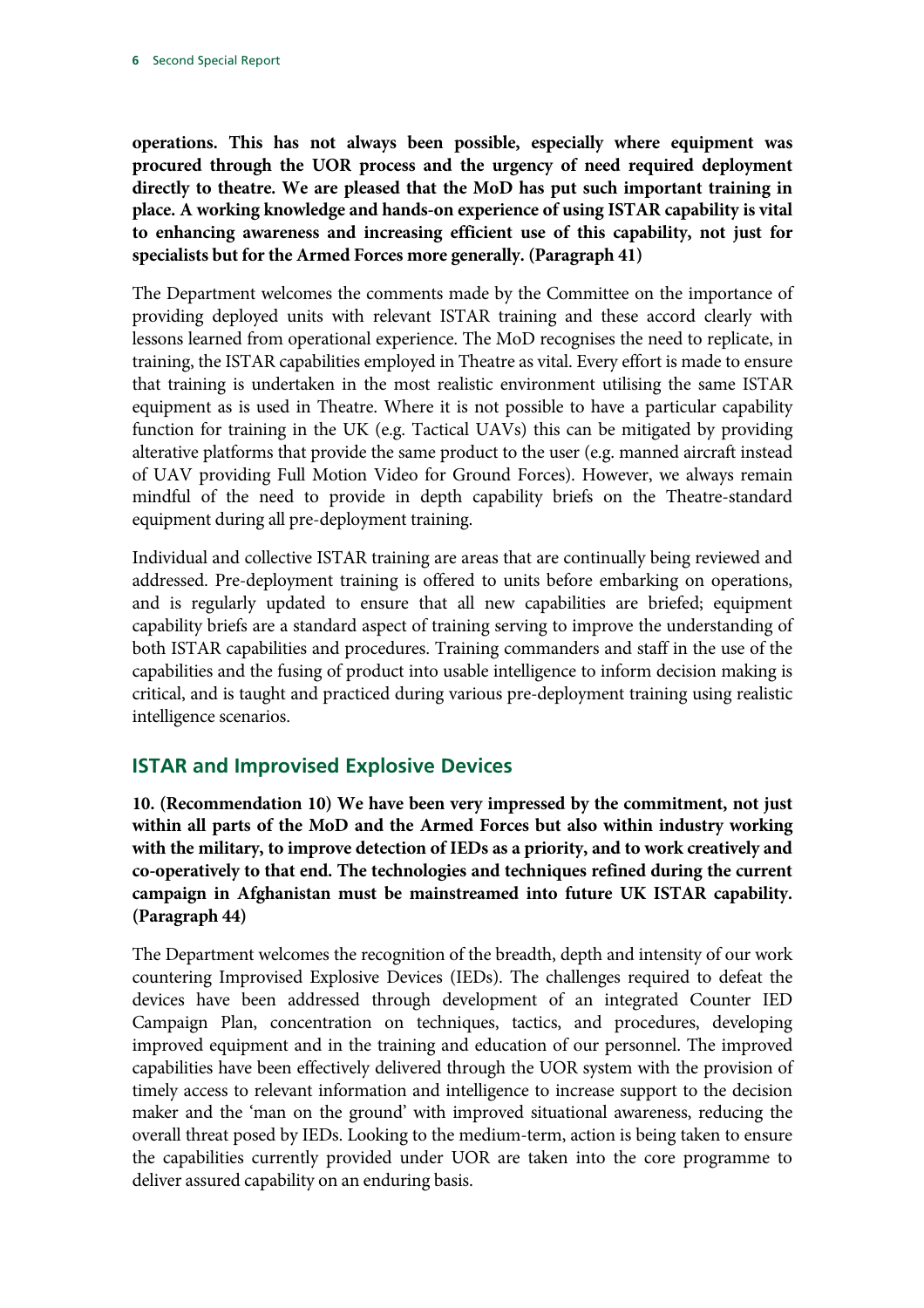**11. (Recommendation 11) The expectations of what ISTAR can contribute to minimising civilian and UK military casualties must be kept in proportion. Commentators and the public find it hard to understand why coalition forces equipped with superior technology cannot prevail more easily and counteract IEDs and insurgents. It is imperative that the MoD explain the contribution of ISTAR to these activities. Realism about the nature of asymmetric warfare is essential if we are to enable ISAF and other similar missions to succeed. (Paragraph 46)** 

The MoD clearly recognises the need for an element of expectation management with regard to what ISTAR can ultimately achieve. The negative impact on the campaign of any civilian casualties is increasingly appreciated, and clear direction in this respect has been given by General McChrystal, along with more taut Rules of Engagement. Importantly, our ISTAR efforts are not only directed against enemy forces but are also used to build up our understanding of all aspects of the physical, virtual, and cognitive domains within the operating environment in Afghanistan. A thorough understanding of all aspects of the operating environment will ensure that force (both kinetic and non-kinetic) is only applied to best effect and only when necessary. However, it is in the nature of conducting a counter-insurgency campaign against an opponent fighting asymmetrically that we will regrettably continue to suffer casualties to both our own troops and civilians. Our troops will need to continually expose themselves to the risk of attack in order to interact with and gain the trust of the people, which is the key to unlocking strategic success. We recognise that agile, determined insurgents will continue to find new ways of operating under our ISTAR horizon, and we will need to continually adjust our techniques, tactics, and procedures to counter this rapidly evolving threat. This is reflected in the value placed on the UOR process and the agility it offers in keeping our equipment as relevant as possible.

### **ISTAR and the Strategic Defence Review**

**12. (Recommendation 12) There is the possibility that plans for the development of ISTAR capability might be put to one side or slowed during the process of the Strategic Defence Review, not just on account of financial constraints but because of the cross-Service nature of the capability. This should not be allowed to happen. (Paragraph 48)** 

The MoD recognises the importance of ISTAR capabilities in the potential future operations described in the Green Paper on Defence and the paper The Future Character of Conflict published in parallel with the Green Paper by the last Government. The Green Paper noted that its analysis "confirms many of our current priorities—for example, in enhancing surveillance and reconnaissance, further improving the precision of our armaments and integrating our strategic communications". The Department expects the development of ISTAR capabilities to be studied in detail in the context of the SDSR, and decisions on future investment in ISTAR capabilities to reflect our assessment of the impact effective ISTAR will have on the success of our future operations.

**13. (Recommendation 13) We must emphasise that failure to proceed at least according to existing plans to improve ISTAR capability and to fund those improvements sufficiently that they accord with the existing timetable would be misguided. This would imperil the UK's ability to maintain the technological/intelligence edge over current and future adversaries. (Paragraph 49)**